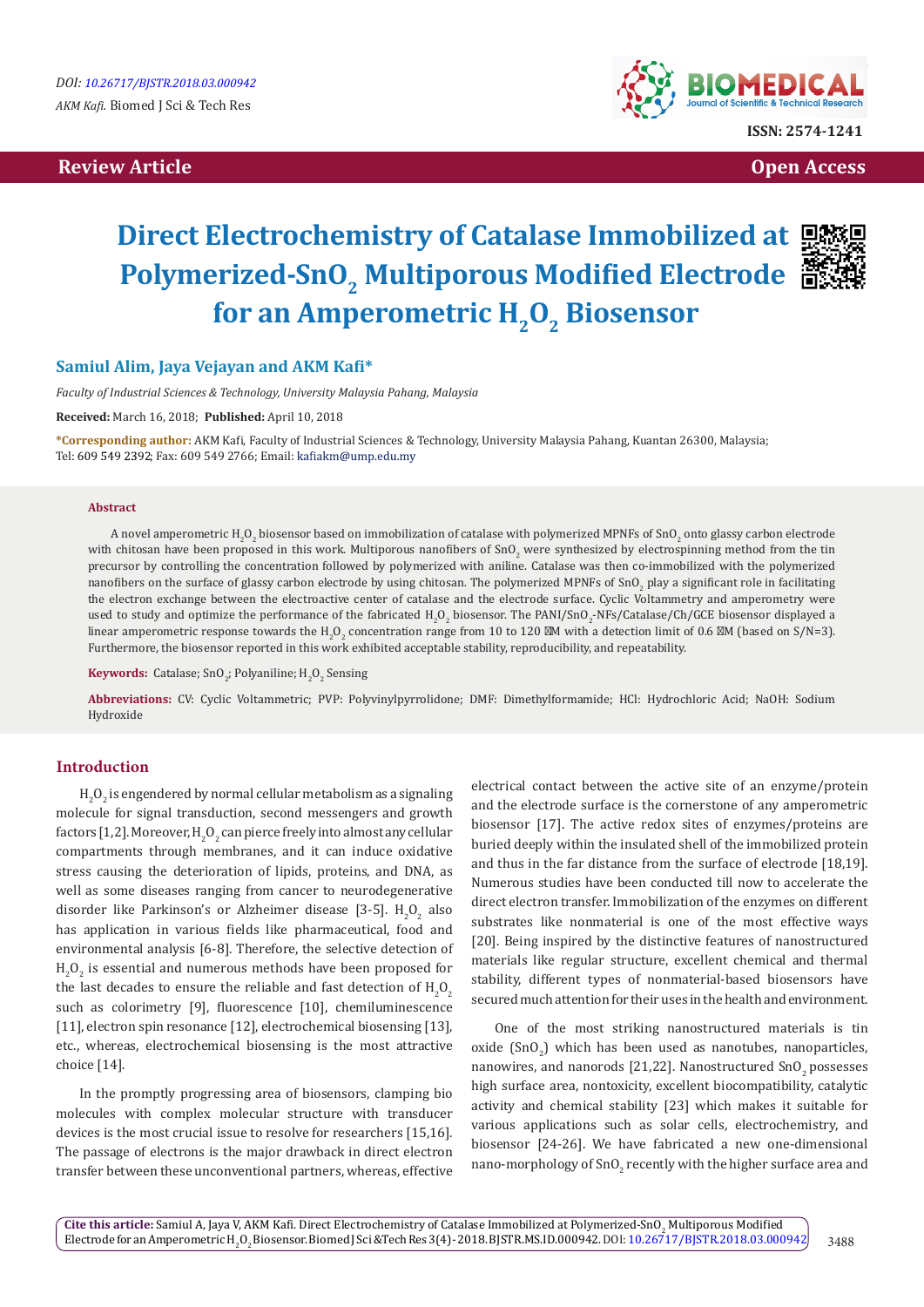enhanced electron mobility characteristics, named as multiporous nanofibers (MPNFs). It was synthesized through electrospinning method by controlling the tin precursor concentration [27]. This potential nanofiber can be transcended in contrast with other conventional nanofibers and nanowires if used in biosensing. Moreover, incorporation of a polymer such as polyaniline (PANI) with this nanofiber can intensify its electrical conductivity along with some other characteristics like mechanical flexibility, thermal and chemical stability [28,29] which can be an incentive for the advancement of the biosensor.

Catalase is a heme-containing homotetrameric enzyme can resist the accumulation of  $\text{H}_{\text{2}}\text{O}_{\text{2}}$  and fortifies cellular organelles and tissues from the damage caused by peroxide. This enzyme has been extensively used in biosensor and selective determination of  $\mathrm{H}_{2}\mathrm{O}_{2}$ [30,31]. In this work, we have developed a new electrode modified with the organization of Polyaniline-SnO<sub>2</sub> NF-catalase enzyme on glassy carbon electrode by using chitosan. Followed by the synthesis of SnO<sub>2</sub> NF, polyaniline (PANI) has been polymerized on SnO<sub>2</sub> to develop  $\text{SnO}_2\text{-PANI}$  composite. The proposed modified electrode was then applied for  $\text{H}_{2}\text{O}_{2}$  biosensing. To the best of our knowledge for the first time, polymerized multiporous nanofibers of SnO $_2$  and chitosan composite has been used to study direct electrochemistry of catalase enzyme and used in selective and reliable detection of  $H_2O_2$ .

## **Experimental**

## **Reagents and Materials**

Tin chloride pentahydrate (Sn $Cl_4$ .5H<sub>2</sub>O), polyvinylpyrrolidone (PVP) and dimethylformamide (DMF) were bought from Sigma. Catalase, chitosan and a stock solution of  $H_2O_2$  (30 wt %) were also purchased from Sigma and used as received and preserved at 4oC. Aniline monomer (99.5%) and ammonium persulfate (APS, 98%) were obtained from E. Merck (Germany). The pure water (18 M cm) used to prepare all solutions in this work was purified with the Nanopure water system. All other reagents were of analytical grade, and 0.01 M Phosphate buffer of pH 7.0 was freshly prepared every time before use. 1.0 M hydrochloric acid (HCl) or 1.0 M sodium hydroxide (NaOH) was used in order to procure the desired pH of phosphate buffer.

## **Fabrication of the SnO<sub>2</sub> Nanofiber**

Multiporous SnO<sub>2</sub> nanofiber was fabricated according to the procedure described in our previous work [26]. To sum up, the starting reagents were tin chloride pentahydrate (SnCl<sub>4</sub>.5H<sub>2</sub>O), polyvinylpyrrolidone (PVP), dimethylformamide (DMF) and ethanol, whereas, 3 g of PVP was dissolved in an equal volume ratio (1:1) of ethanol and DMF and different concentrations of the tin precursor were dissolved to this solution at room temperature until the solution become transparent. The concentrations of tin precursor used in fabrication were 5.5mM, 7mM, 8.5mM, 10mM, 11.5mM and were labeled as C0, C1, C2, C3 and C4, respectively. For electrospinning, the viscosity of the solution was measured with a rheometer (LVDV III Ultra, Brook<sup>L</sup> eld Co., USA) and the solutions were then transferred to a plastic syringe with steel needles and the procedure was operated by the following parameters:

- a. applied voltage, 25 kV,
- b. The injection rate,  $0.6$  mL  $h^{-1}$ ,

c. The distance between the collector and the tip of the needle, 20cm

d. Humidity, 40-45%, and

e. 1200 rpm speed of the rotating collector. Solid nanofibers were then collected from the collector and annealed at 600 °C temperature for 3 hour at heating rate 0.5 °C per minute.

## Synthesis of Polyaniline (PANI) and PANI-SnO<sub>2</sub>-NFs

Followed by the fabrication of  $\text{SnO}_2\text{-NFs}$ , polyaniline (PANI) has been polymerized on  $SnO<sub>2</sub>$  using chemical oxidation polymerization method to construct PANI-SnO2-NF composite [32]. For the synthesis of polyaniline, Aniline (0.1M) and ammonium persulphate (0.1M) were dissolved separately in 0.1 M HCl solution and stirred for 1 h. 5mL of HCL (0.1M) and 5 mL of 0.1 M aniline monomer were then mixed in 1:1 ratio. 5% solution of oxidant APS prepared in 0.1 M HCl was added dropwise to the above mixture until well-dispersed solution by keeping the temperature about 0-5 °C under continuous stirring. After 3 h, a reasonable degree of polymerization (a greenish black precipitate) was obtained. The precipitate produced in the reaction was separated by filtration, repeatedly washed with distilled water until the pH reached at 7.0 and dried under vacuum for 24 h.

 $\text{SnO}_2$  nanofibers (30mg) were suspended individually in 0.1 M HCl (13 mL) solution and sonicated for 1 h to minimize aggregation of  $SnO<sub>2</sub>$  nanofibers. 10 mL aniline (in 0.1 M HCl) solution and 10  $\mathrm{mL}$  SnO<sub>2</sub> nanofibers suspension were mixed and further sonicated for 30 min. 10mL APS solution was then slowly added dropwise to well-dispersed suspension mixture with vigorously continuous stirring at 0-5 °C. The mixture colour turns to greenish after adding APS and stirrer is continued to about 5 h. The mixture was then kept overnight to settle the precipitate. A good degree of composite polymerization was perceived after that. The precipitate was washed on the next day with distilled water for several times until pH 7.0, dried in the vacuum oven at 60 °C for 3 h before it was pounded to powder.

#### **Fabrication of Biosensor**

A stock solution of 10 mg of  $PANI/SnO<sub>2</sub>$  NF was prepared in 100μl phosphate buffer, and the stock solution of 2 mg/ml of catalase was made in phosphate buffer (pH 7.0). A glassy carbon electrode (3 mm of diameter) was polished with alumina powder (0.05μM), rinsed thoroughly with deionized water and acetone subsequently, and then dried at room temperature. Finally, 5μL of  $\text{PANI}/\text{SnO}_2$  NF the stock solution and  $\text{SPL}$  of catalase from the stock solution were co-immobilized onto the glassy carbon electrode together with 2μL of 2mg/ml of chitosan (Ch). The electrodes used for comparison were fabricated in the same way with only  $\text{SnO}_2$  NF and only catalase. All the resulting electrodes are denoted as PANI/ SnO<sub>2</sub>NF/Catalase/Ch/GC, PANI/SnO<sub>2</sub>NF/Ch/GC and Catalase/Ch/ GC respectively. All the electrodes were stored at 4 °C in 0.1 M phosphate buffer at pH 7.0 when not in use.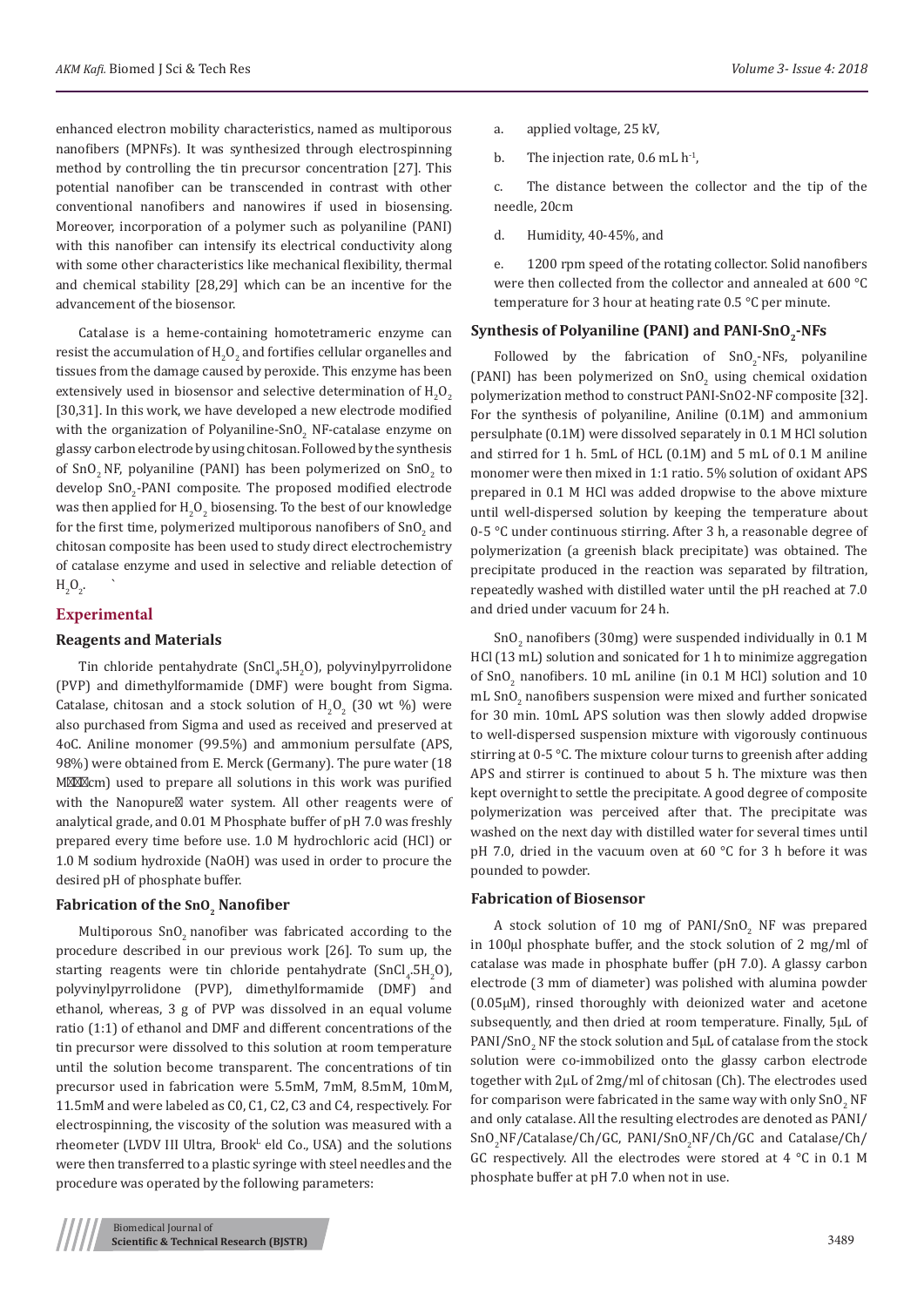#### **Morphological and Electrochemical Characterization**

Morphological characterization of synthesized nanofiber was evaluated by field emission scanning electron microscopy (JEOL-USA). The electrochemical measurements were carried out by using Potentiostat PARSTAT 2273 on a CHI (630B) workstation. A threeelectrode system was employed, whereas, a modified electrode as the working electrode, a platinum wire as a counter electrode and an Ag/AgCl was used as reference electrode. Cyclic voltammetric (CV) measurements were carried out in 0.1 M phosphate buffer by scanning the electrode potential in the range between 0.2 and -0.6V versus Ag/AgCl. Amperometric responses were measured in 0.1 M phosphate buffer stirred by a magnetic stirrer. All electrolytes were deoxygenated before experiments by bubbling ultra-pure nitrogen for 15 min and the relative measurements were carried out at room temperature.

### **Results and Discussions**

### **Surface characterization of multiporous SnO<sub>2</sub> Nanofiber**

Field emission scanning electron microscopy (FESEM) was employed to study the morphological characteristics of the MPNFs of SnO<sub>2</sub>. Figure 1 delineates the morphology of MPNFs of SnO<sub>2</sub>. The acquired multiporous SnO $_2$  nanofiber possessed a fibrous structure according to the FESEM image in all the areas with fiber-fiber interconnections. We have already deliberated about the MPNFs of  $\mathsf{SnO}_2$  in our previous work whereas, MPNFs were fabricated with grains size of 5-15 nm and they were smaller than the grain size of the PNFs (15-25 nm) [23].



## **Electrochemical Measurement of the Modified Electrodes**

Figure 2 elucidates the cyclic voltammograms (CVs) of the

a. bare,

- b. PANI/SnO<sub>2</sub>-NFs/Ch/GCE;
- c. Catalase/Ch/GCE; and

d. PANI/SnO<sub>2</sub>-NFs/Catalase/Ch/GCE electrodes recorded in a 0.1M phosphate buffer (pH 7.0) at a scan rate of 50mV/s. As expected, neither oxidation nor reduction peak appears in the CV of the bare electrode and PANI/SnO2-NFs/Ch/GCE electrode showed tiny redox peak. But a moderate reduction peak appears in the CV of the Catalase/Ch/GCE electrode.



This cathodic peak is attributed to the reduction of HRP at the underlying electrodes. However, a well-defined oxidation and reduction peak appear in the CV of the  $\text{PANI/SnO}_2\text{-NFS/Catalase/}$ Ch/GCE electrode, whereas, the anodic and cathodic peak potentials are located at -0.1 V and -0.4 V respectively. Both the anodic and cathodic current is higher than both of the  $\text{PANI}/\text{SnO}_2\text{-NFS}/\text{Ch}/2$ GCE and Catalase/Ch/GCE electrode. The formal potential Eռ│Eռ =  $(E_{p} + E_{p}^{\text{}})/2$  was calculated to be -0.25 V. The information about electrochemical mechanism can be obtained from the relationship between peak current and scan rate [33]. The effect of the scan rates on the response of PANI/SnO<sub>2</sub>-NFs/Catalase/Ch/GCE electrode was evaluated. The linear enhancement of both the oxidation and reduction peak current was observed with the increase of scan rates from 50 to 140 mV/s respectively (data not shown) which suggests that the nature of redox process in the electrode was surface controlled process [33]. The peak-to-peak difference also enhances evenly with the augmentation of scan rates. The results suggest the reduction of all the electroactive redox enzymes at the  $\mathrm{PANI}/\mathrm{SnO}_2$ -NFs/Catalase/Ch/GCE electrode on the forward cathodic scan [34].

## Electrochemical response of the PANI/SnO<sub>2</sub>-NFs/ Catalase/Ch/GCE Biosensor to H<sub>2</sub>O<sub>2</sub>

Figure 3 represents the cyclic voltammograms of the PANI/  $\text{SnO}_2\text{-NFs}/\text{Catalase}/\text{Ch}/\text{GCE}$  electrode recorded in the absence and presence of  $10 \times 10^{-5}$  M  $H_2O_2$  in 0.1M Phosphate buffer at pH 7.0 at a scan rate of 50mV/s. As shown in the figure, the PANI/  $\text{SnO}_2\text{-NFs}/\text{Catalase}/\text{Ch}/\text{GCE}$  electrode gives its diffusional redox wave in the absent of  $H_2O_2$  in electrolyte (solid line), whereas, with the introduction of hydrogen peroxide to the solution, a sharp enhancement of cathodic current is appeared (dashed line) with a simultaneous decrease in the corresponding anodic peak. And this change indicates that the enhanced reduction current in the presence of  $H_2O_2$  is due to the presence of heme redox active center of immobilized catalase on the fabricated electrode. The results illustrate that the immobilized catalase possessed excellent electrocatalytic activity towards  $H_2O_2$  reduction.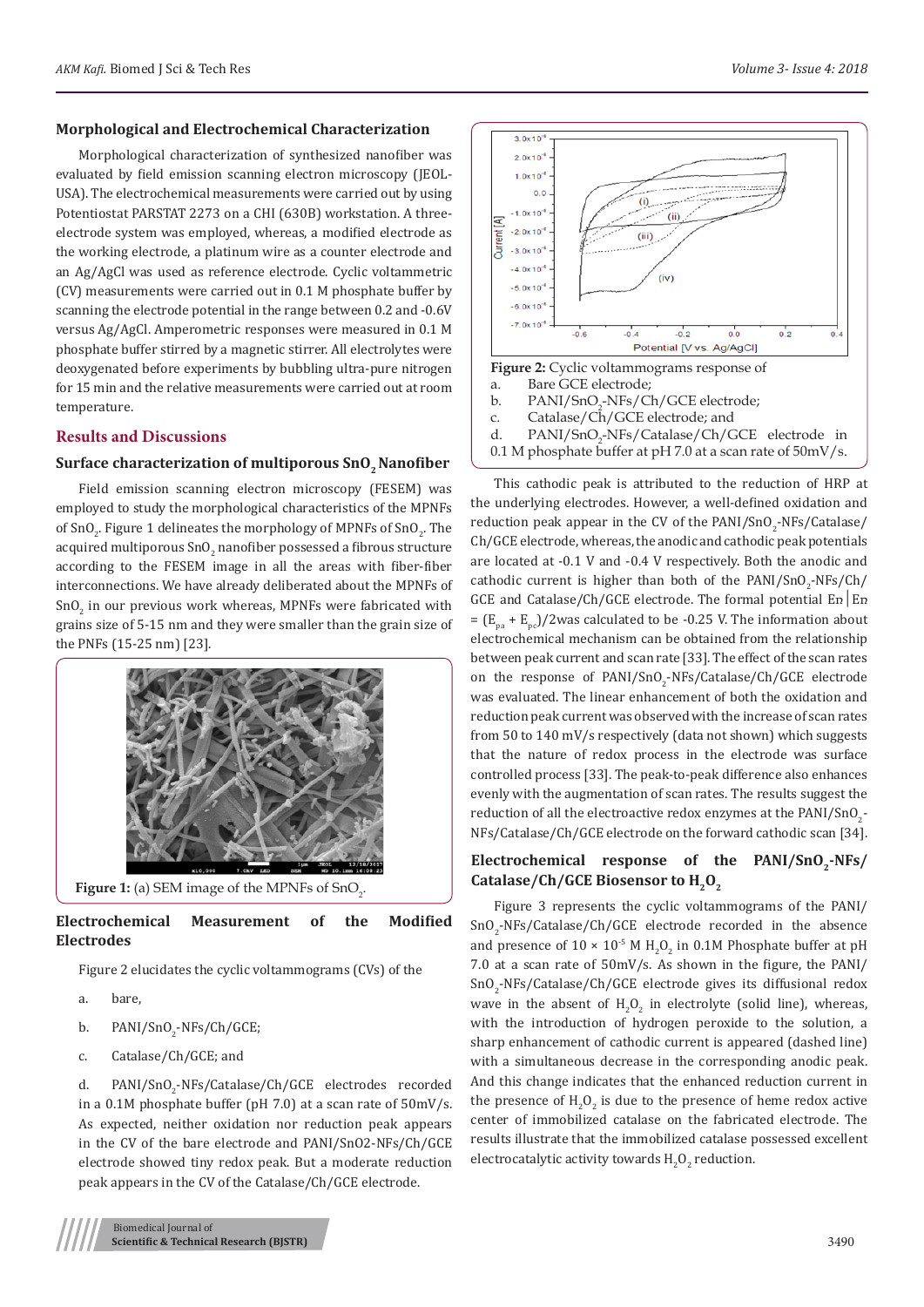

The impact of the applied electrode potential and pH of the phosphate buffer on the amperometric response of the  $\mathrm{PAN1/SnO}_{2}$ -NFs/Catalase/Ch/GCE electrode was evaluated to the introduction of  $1 \times 10^{-5}$  M H<sub>2</sub>O<sub>2</sub> in 0.1M phosphate buffer at pH 7.0 on the applied potential ranging from 0.3 to -0.6V. The reduction current increased when the applied potential was decreased from 0.3 to −0.4 V. Further reducing the applied potential from -0.4V leads to the declined amperometric response. The best current response was obtained at -0.4V and therefore, the potential −0.4 V was chosen as the working potential for this biosensor. The effect of pH on the amperometric response of the PANI/SnO<sub>2</sub>-NFs/Catalase/Ch/ GCE electrode was also investigated in the presence of  $1 \times 10^{-5}$  M

 $H_2O_2$  in 0.1M Phosphate buffer while the pH was varied from 4.0 to 10.0. The maximum reduction current was achieved at a pH of 7.0. However, a decline of reduction current is obtained when the pH is further increased from 8.0 to 10.0. The current response is very low at the lower pH values (<4.0) of electrolytes which can be caused by the denaturation of bio molecules [35-37]. Therefore, the pH 7.0 was determined as the optimal pH value of electrolyte to obtain highest current response and it corroborates the concept that the pH range of 6.0-7.5 provides the optimum environment for enzymatic electrochemical reactions [35].

#### **Amperometric Response of the Biosensor**

The analytical property of PANI/SnO<sub>2</sub>-NFs/Catalase/Ch/GCE was further investigated by the amperometric response towards the reduction of  $H_2O_2$ . The amperometric response of the PANI/  $\text{SnO}_2\text{-NFs}/\text{Catalase}/\text{Ch}/\text{GCE}$  electrode has been investigated by successive accretion of  $\text{H}_{2}\text{O}_{2}$  concentration in a stirred cell containing 0.1M phosphate buffer under the optimized pH and potential. Figure 4a shows the typical amperometric response of the PANI/  $\text{SnO}_2\text{-NFs/Catalase/Ch/GCE}$  electrode for successive inclusion of  $_{2}O_{2}$  and the corresponding calibration plot for the amperometric response is shown in Figure 4b. The response current strikingly increases with the increase of  $H_2O_2$  concentration. The response time for this fabricated electrode was very fast, reaching 95% of its maximum current response in about 5 s. The biosensor shows a linear response ranging from 10 to 120 M concentrations of  $H_2O_2$ with a correlation coefficient of 0.996 and the detection limit was determined to be 0.6 M (based on S/N=3).



#### **Figure 4:**

a. Amperometric response of PANI/SnO<sub>2</sub>-NFs/Catalase/Ch/GCE electrode with total addition of  $14 \times 10^5$  M of  $H_2O_2$  in phosphate buffer at pH 7.0 at potential of -0.35 V.

b. Calibration plots for the proposed PANI/SnO<sub>2</sub>-NFs/Catalase/Ch/GCE electrode.

|  |  | Table 1: Suggests that the proposed biosensor offers satisfactory stability and acceptable reproducibility with lower detection limit. |  |
|--|--|----------------------------------------------------------------------------------------------------------------------------------------|--|
|  |  |                                                                                                                                        |  |

| <b>Modified electrode</b>                   | <b>LOD</b>         | <b>Stability</b>  | References |
|---------------------------------------------|--------------------|-------------------|------------|
| Hb nanoparticles onto gold electrode        | 1.0 <sub>µ</sub> M | 90% after 90 days | [36]       |
| Catalase on nafion and CNT composite        | $0.83 \mu M$       | Not available     | $[37]$     |
| HRP in disposable CNT                       | $0.85 \mu M$       | Not available     | [38]       |
| HRP in AuNps and chicken egg shell membrane | 3.0 <sub>µ</sub> M | 88.6% (20 days)   |            |
| HRP in SnO <sub>2</sub> nanowires           | $0.8 \mu M$        | 95.3% (10 days)   | [39]       |
| HB in TiO <sub>2</sub> Nanotube arrays      | $2.0 \mu M$        | 95% (21 days)     | $[40]$     |
| Catalase with PANI/SnO <sub>2</sub> -MPNFs  | 0.6 <sub>µ</sub> M | 92% (35 days)     | This work  |

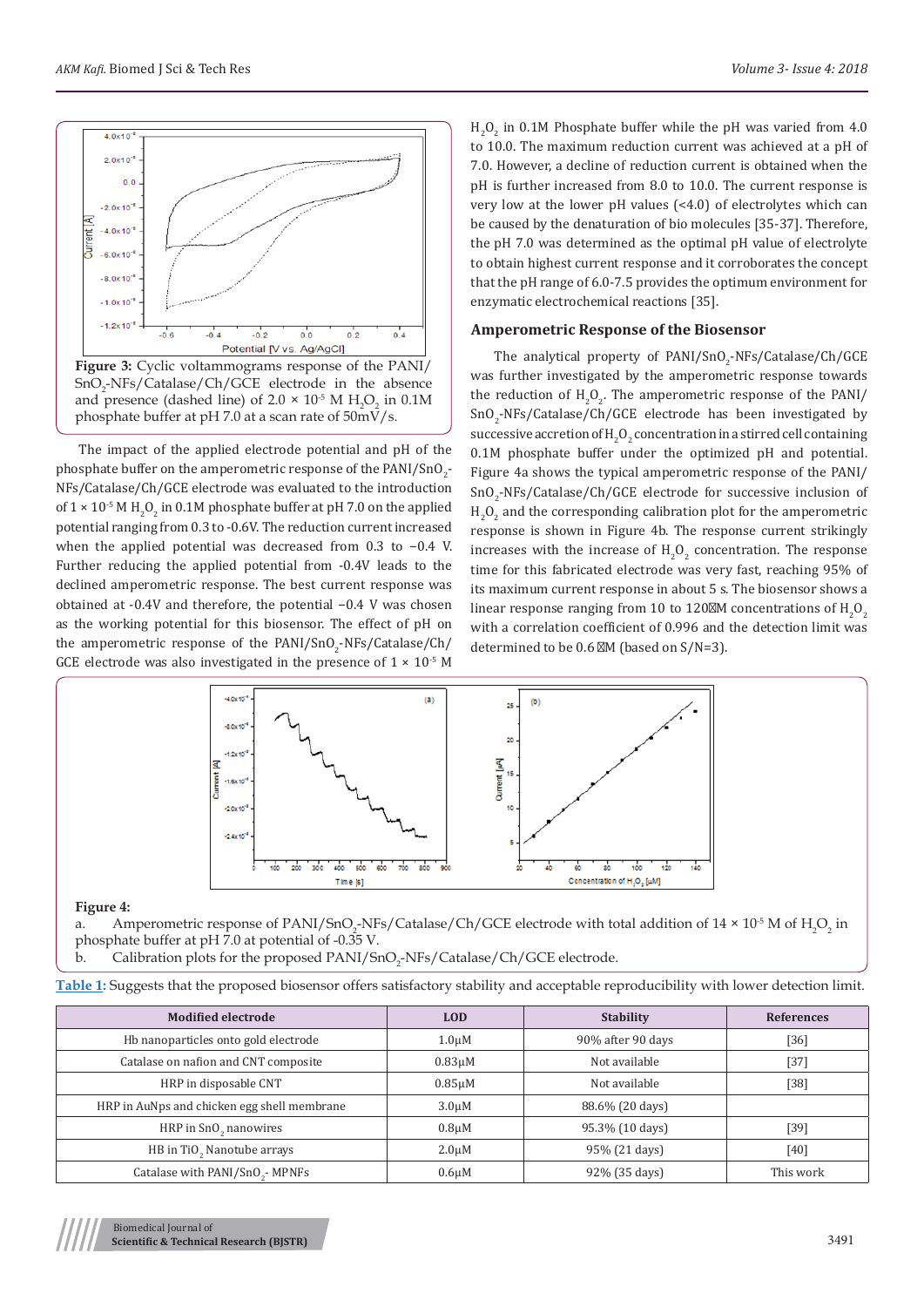#### **Stability and Repeatability of the Biosensor**

Stability and repeatability are among the most remarkable factor about any biosensor, which are ascribed on several strands. The long-term stability of this fabricated biosensor was assessed by storing the electrode in phosphate buffer (pH 7.0) at 40 C for 35 days and the electrode perpetuated 92% of its initial response to 1 ×  $10$ -5 M H<sub>2</sub>O<sub>2</sub>. The repeatability of the biosensor for current response was also evaluated and the relative standard deviation (R.S.D.) was 3.5% for 10 successive assays using the same enzyme electrode. A comparison of performances of this fabricated biosensor with other recent  $H_2O_2$  biosensors fabricated with redox enzyme/protein and different nonmaterial has been summarized in Table 1 which suggests that the proposed biosensor offers satisfactory stability and acceptable reproducibility with lower detection limit [38-40].

#### **Conclusion**

The insight of this work has an impetus to investigate the direct electrochemistry of catalase on the electrode surface by immobilizing with the polymerized  $SnO<sub>2</sub>$  multiporous nanofibers (MPNFs) with its application in biosensing. The results demonstrated in this study corroborates that a well-defined redox peaks are capable of being formed from redox group of catalase and the fabricated electrode exhibits a high catalytic efficiency towards  ${\rm H}_{2}{\rm O}_{2}$ . Amperometric experiments were executed under optimal condition (pH 7.0 and applied potential -0.4V). The modified electrode exhibited a good catalytic response to  $\mathrm{H}_{2}\mathrm{O}_{2}$  with a longer liner range 10-120 μM and a LOD of 0.6 μM. Moreover, the biosensor showed acceptable stability, reproducibility and repeatability. The overall capabilities of the fabricated biosensor indicate that it can be convenient in sensitive detection of  $H_2O_2$  with its possible application in biomedical and industry; also, the multiporous  $SnO<sub>2</sub>$ nanofiber can be a promising nonmaterial for fabricating more advanced biosensor in future.

#### **Acknowledgment**

University Malaysia Pahang local research grants (RDU 1703176).

#### **References**

- 1. [N Saha, R Schreiber, S Vom Dahl, F Lang, W Gerok, et al. \(1993\)](https://www.ncbi.nlm.nih.gov/pmc/articles/PMC1137753/)  [Endogenous hydroperoxide formation, cell volume and cellular K+](https://www.ncbi.nlm.nih.gov/pmc/articles/PMC1137753/)  [balance in perfused rat liver. Biochemical Journal 296\(Pt 3\): 701-707.](https://www.ncbi.nlm.nih.gov/pmc/articles/PMC1137753/)
- 2. SG Rhee (2006)  $H_2O_2$ , a necessary evil for cell signaling. Science [312\(5782\): 1882-1883.](https://www.ncbi.nlm.nih.gov/pubmed/16809515)
- 3. [D Trachootham, J Alexandre, P Huang \(2009\) Targeting cancer cells by](https://www.nature.com/articles/nrd2803)  [ROS-mediated mechanisms: a radical therapeutic approach? Nature](https://www.nature.com/articles/nrd2803)  [reviews Drug discovery 8\(7\): 579-591.](https://www.nature.com/articles/nrd2803)
- 4. [NG Milton \(2004\) Role of hydrogen peroxide in the aetiology of](https://www.ncbi.nlm.nih.gov/pubmed/14960126)  [Alzheimer's disease. Drugs & aging 21\(2\): 81-100.](https://www.ncbi.nlm.nih.gov/pubmed/14960126)
- 5. [N Simonian, J Coyle \(1996\) Oxidative stress in neurodegenerative](https://www.ncbi.nlm.nih.gov/pubmed/8725383)  [diseases. Annual review of pharmacology and toxicology 36\(1\): 83-106.](https://www.ncbi.nlm.nih.gov/pubmed/8725383)
- 6. [K Zhou, Y Zhu, X Yang, J Luo, C Li, et al. \(2010\) A novel hydrogen peroxide](https://www.sciencedirect.com/science/article/pii/S0013468610000964)  [biosensor based on Au-graphene-HRP-chitosan biocomposites.](https://www.sciencedirect.com/science/article/pii/S0013468610000964)  [Electrochimica Acta 55\(9\): 3055-3060.](https://www.sciencedirect.com/science/article/pii/S0013468610000964)
- 7. [Z Cao, X Jiang, Q Xie, S Yao \(2008\) A third-generation hydrogen](https://www.ncbi.nlm.nih.gov/pubmed/18479905)  [peroxide biosensor based on horseradish peroxidase immobilized in](https://www.ncbi.nlm.nih.gov/pubmed/18479905)

[a tetrathiafulvalene-tetracyanoquinodimethane/multiwalled carbon](https://www.ncbi.nlm.nih.gov/pubmed/18479905) [nanotubes film. Biosensors and Bioelectronics 24\(2\): 222-227.](https://www.ncbi.nlm.nih.gov/pubmed/18479905)

- 8. [L Li, Z Du, S Liu, Q Hao, Y Wang, et al. \(2010\) A novel nonenzymatic](https://www.sciencedirect.com/science/article/pii/S0039914010005345) hydrogen peroxide sensor based on  $MnO_2/g$ raphene oxide [nanocomposite. Talanta 82\(5\): 1637-1641.](https://www.sciencedirect.com/science/article/pii/S0039914010005345)
- 9. [CK Lim, YD Lee, J Na, JM Oh, S Her, et al. \(2010\) Chemiluminescence‐](https://onlinelibrary.wiley.com/doi/abs/10.1002/adfm.201000780) [Generating Nanoreactor Formulation for Near‐Infrared Imaging of](https://onlinelibrary.wiley.com/doi/abs/10.1002/adfm.201000780) [Hydrogen Peroxide and Glucose Level in vivo, Advanced Functional](https://onlinelibrary.wiley.com/doi/abs/10.1002/adfm.201000780) [Materials 20\(16\): 2644-2648.](https://onlinelibrary.wiley.com/doi/abs/10.1002/adfm.201000780)
- 10. J Qiao, Z Liu, Y Tian, M Wu, Z Niu (2015) Multifunctional self-assembled polymeric nanoprobes for FRET-based ratiometric detection of mitochondrial  $H_2O_2$  in living cells. Chemical Communications 51(17): 3641-3644.
- 11. [H Zhou, J Liu, S Zhang \(2015\) Quantum dot-based photoelectric](https://www.sciencedirect.com/science/article/pii/S016599361500028X) [conversion for biosensing applications. TrAC Trends in Analytical](https://www.sciencedirect.com/science/article/pii/S016599361500028X) [Chemistry 67: 56-73.](https://www.sciencedirect.com/science/article/pii/S016599361500028X)
- 12. [K Abbas, M Hardy, F Poulhès, H Karoui, P Tordo, et al. \(2014\) Detection](https://www.ncbi.nlm.nih.gov/pubmed/24662195) [of superoxide production in stimulated and unstimulated living cells](https://www.ncbi.nlm.nih.gov/pubmed/24662195) [using new cyclic nitrone spin traps. Free Radical Biology and Medicine](https://www.ncbi.nlm.nih.gov/pubmed/24662195) [71: 281-290.](https://www.ncbi.nlm.nih.gov/pubmed/24662195)
- 13. W Chen, S Cai, QQ Ren, W Wen, YD Zhao (2012) Recent advances in electrochemical sensing for hydrogen peroxide: a review. Analyst 137(1): 49-58.
- 14. [Y Zhao, D Huo, J Bao, M Yang, M Chen, et al. \(2017\) Biosensor based on](https://www.sciencedirect.com/science/article/pii/S0925400517300369) [3D graphene-supported Fe3O4 quantum dots as biomimetic enzyme for](https://www.sciencedirect.com/science/article/pii/S0925400517300369) in situ detection of  $H_2O_2$  [released from living cells. Sensors and Actuators](https://www.sciencedirect.com/science/article/pii/S0925400517300369) [B: Chemical 244: 1037-1044.](https://www.sciencedirect.com/science/article/pii/S0925400517300369)
- 15. [P Das, M Das, SR Chinnadayyala, IM Singha, P Goswami \(2016\) Recent](https://www.sciencedirect.com/science/article/pii/S0956566315307089) [advances on developing 3rd generation enzyme electrode for biosensor](https://www.sciencedirect.com/science/article/pii/S0956566315307089) [applications. Biosensors and Bioelectronics 79: 386-397.](https://www.sciencedirect.com/science/article/pii/S0956566315307089)
- 16. [DG Rackus, MH Shamsi, AR Wheeler \(2015\) Electrochemistry, biosensors](http://www.chemeurope.com/en/publications/806563/electrochemistry-biosensors-and-microfluidics-a-convergence-of-fields.html) [and microfluidics: a convergence of fields. Chemical Society Reviews](http://www.chemeurope.com/en/publications/806563/electrochemistry-biosensors-and-microfluidics-a-convergence-of-fields.html) [44\(15\): 5320-5340.](http://www.chemeurope.com/en/publications/806563/electrochemistry-biosensors-and-microfluidics-a-convergence-of-fields.html)
- 17. C Chen, Q Xie, D Yang, H Xiao, Y Fu, et al. (2013) Recent advances in electrochemical glucose biosensors: a review. Rsc Advances 3(14): 4473-4491.
- 18. [JH Luong, JD Glennon, A Gedanken, SK Vashist \(2017\) Achievement](https://link.springer.com/article/10.1007/s00604-016-2049-3) [and assessment of direct electron transfer of glucose oxidase in](https://link.springer.com/article/10.1007/s00604-016-2049-3) [electrochemical biosensing using carbon nanotubes, graphene, and their](https://link.springer.com/article/10.1007/s00604-016-2049-3) [nanocomposites. Microchimica Acta 184\(2\): 369-388.](https://link.springer.com/article/10.1007/s00604-016-2049-3)
- 19. [A Kafi, A Ahmadalinezhad, J Wang, DF Thomas, A Chen \(2010\) Direct](https://www.ncbi.nlm.nih.gov/pubmed/20435460) [growth of nanoporous Au and its application in electrochemical](https://www.ncbi.nlm.nih.gov/pubmed/20435460) [biosensing. Biosensors and Bioelectronics 25\(11\): 2458-2463.](https://www.ncbi.nlm.nih.gov/pubmed/20435460)
- 20. [S Xu, X Qin, X Zhang, C Zhang \(2015\) A third-generation biosensor](https://link.springer.com/article/10.1007%2Fs00604-014-1444-x) [for hydrogen peroxide based on the immobilization of horseradish](https://link.springer.com/article/10.1007%2Fs00604-014-1444-x) [peroxidase on a disposable carbon nanotubes modified screen-printed](https://link.springer.com/article/10.1007%2Fs00604-014-1444-x) [electrode. Microchimica Acta 182\(7\): 1241-1246.](https://link.springer.com/article/10.1007%2Fs00604-014-1444-x)
- 21. [YZ Zhang, H Pang, Y Sun, WY Lai, A Wei, et al. \(2013\) Porous tin oxide](https://www.researchgate.net/publication/279908673_Porous_Tin_Oxide_Nanoplatelets_as_Excellent-Efficiency_Photoelectrodes_and_Gas_Sensors) [nanoplatelets as excellent-efficiency photoelectrodes and gas sensors.](https://www.researchgate.net/publication/279908673_Porous_Tin_Oxide_Nanoplatelets_as_Excellent-Efficiency_Photoelectrodes_and_Gas_Sensors) [Int J Electrochem Sci 8: 3371-3378.](https://www.researchgate.net/publication/279908673_Porous_Tin_Oxide_Nanoplatelets_as_Excellent-Efficiency_Photoelectrodes_and_Gas_Sensors)
- 22. [Q Zhou, L Yang, G Wang, Y Yang \(2013\) Acetylcholinesterase biosensor](https://www.ncbi.nlm.nih.gov/pubmed/23708814) based on  $\text{SnO}_2$  [nanoparticles-carboxylic graphene-nafion modified](https://www.ncbi.nlm.nih.gov/pubmed/23708814) [electrode for detection of pesticides. Biosensors and Bioelectronics 49:](https://www.ncbi.nlm.nih.gov/pubmed/23708814) [25-31.](https://www.ncbi.nlm.nih.gov/pubmed/23708814)
- 23. Q Wali, A Fakharuddin, I Ahmed, MH Ab Rahim, J Ismail, et al. (2014) Multiporous nanofibers of  $\text{SnO}_2$  by electrospinning for high efficiency dye-sensitized solar cells. Journal of Materials Chemistry A 2(41): 17427-17434.
- 24. [N Lavanya, S Radhakrishnan, C Sekar \(2012\) Fabrication of hydrogen](https://www.sciencedirect.com/science/article/pii/S0956566312002059) peroxide biosensor based on Ni doped  $SnO<sub>2</sub>$  nanoparticles. Biosensors [and Bioelectronics 36\(1\): 41-47.](https://www.sciencedirect.com/science/article/pii/S0956566312002059)